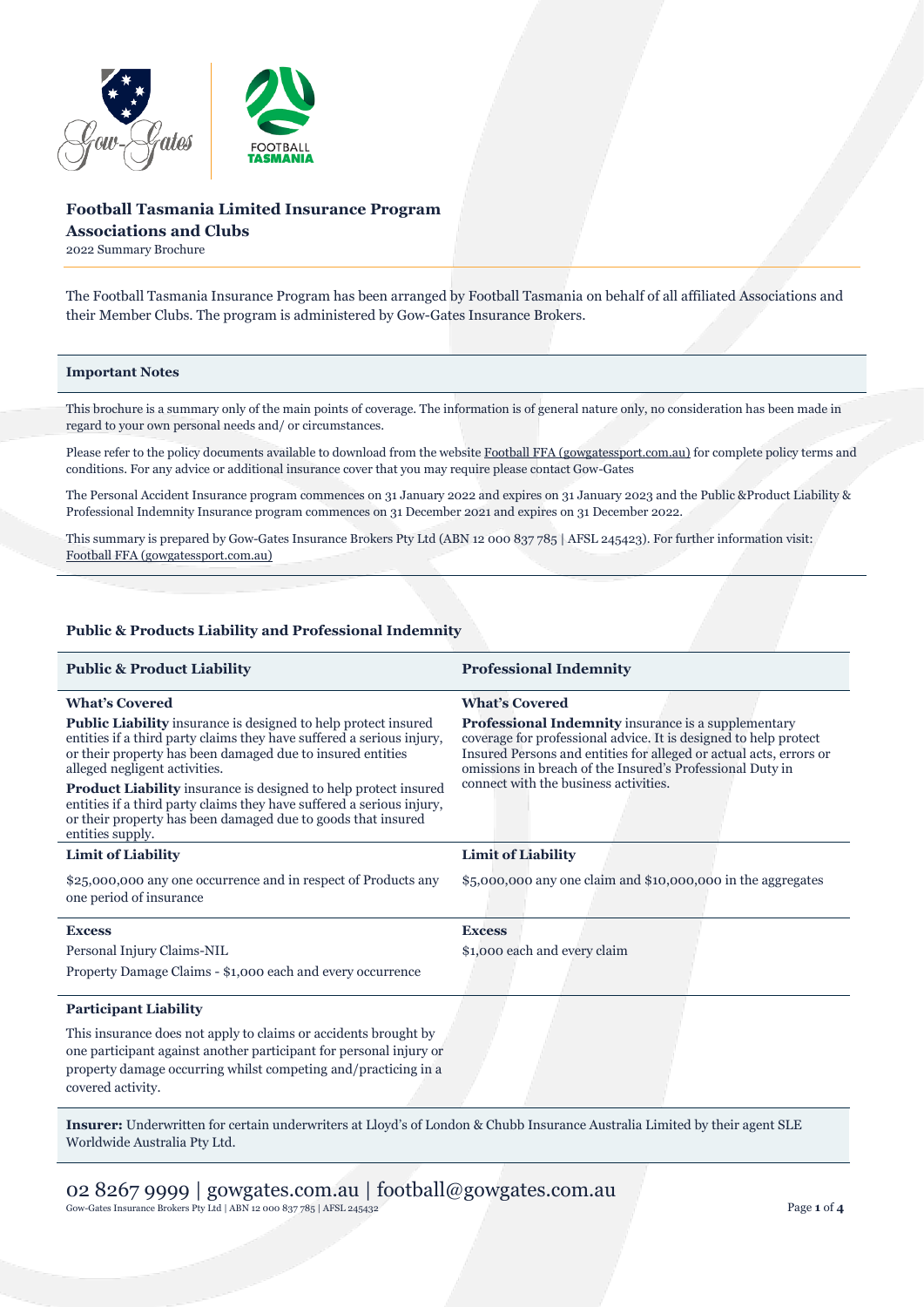## **How to Make a Claim**

Notify Gow-Gates immediately of your intention to lodge a liability claim via one of the following options:

Phone: 02 8267 9999

Email[: football@gowgates.com.au](mailto:football@gowgates.com.au)

Do not admit liability under any circumstances.

Download the claim form via [Football FFA \(gowgatessport.com.au\)](https://football.gowgatessport.com.au/)

Complete all sections of the claim form

Email completed claim form to [football@gowgates.com.au](mailto:football@gowgates.com.au)

Gow-Gates will confirm receipt of your claim form or contact you should they require more information.

Please contact Gow-Gates directly if you have not received a confirmation of your claim within 7 days.

A copy of your Associations/Clubs **Certificate of Currency** can be downloaded via [Football FFA \(gowgatessport.com.au\)](https://football.gowgatessport.com.au/)

### **Management Liability (Directors & Officers)**

## **What's Covered**

**Management Liability** insurance is designed to help protect the insured entity and management of insured entities against alleged or actual Wrongful acts. This can include;

- Wrongful acts by management, committee and Directors & Officers
- Fraud and Dishonest acts by employees, volunteers and other insured persons
- Claims made by employees, volunteers and other insured persons relating to employment practices – includes harassment, bullying, wrongful dismissal etc.
- **Breaches of Statutory Legislation**
- Tax audit costs

## **Limit of Liability**

\$20,000,000 any one claim and in the aggregates

Sub-limits apply as per Policy Wording

#### **Excesses**

\$Nil in respect of Directors & Officers Liability/\$10,000 Company reimbursement cover

\$25,000 in respect of Employment Practices Liability

\$20,000 in respect of Statutory Liability, Company Liability and Crime Loss

### **Insured versus Insured**

This Insurance does not cover claims brought by one Insured entity against another Insured entity.

## **Specific Exclusions**

This insurance does not cover claims relating to molestation, insolvency or use of a banned substance

## **How to Make a Claim**

The Management liability Policy is a 'Claims Made Policy'. If at any time you become aware of circumstances which may or could give rise to a claim under this policy, then written notice should be provided to Gow-Gates without delay to ensure

entitlements to a claim under the policy are not prejudiced.

Download a claim form vi[a Football FFA](https://football.gowgatessport.com.au/)  [\(gowgatessport.com.au\)](https://football.gowgatessport.com.au/)

Complete all sections of the claim form

Email completed claim form to [football@gowgates.com.au](mailto:football@gowgates.com.au)

Gow-Gates will confirm receipt of your claim form or contact you should they require more information. Please contact Gow-Gates directly if you have not received a confirmation of your claim within 7 days.

**Insurer:** Insurance Australia Limited t/As CGU Insurance

### **Personal Accident (Personal Injury)**

#### **Who's Covered**

All appropriately registered players and/or non playing officials including team managers, referees, trainers, coaches, masseurs, committee members, directors, officer bearers, administrators, employees, executive officers, selectors, ball boys, medical persons, physiotherapists, ambulance officers, voluntary workers and other match day officials.

### **What's Covered**

Basic cover for participants who suffer injuries arising out of participation in football activities.

#### **When are you Covered**

Participating in official football matches. As well as:

Organised training, travelling between home / work and training or games, staying away from home for a tour and administrative and social activities for your club.

#### **Loss of Income (Weekly Benefits)**

Weekly benefits are payable whilst you are wholly and continuously unable to work and/or attend school or studies.

Gow-Gates Insurance Brokers Pty Ltd | ABN 12 000 837 785 | AFSL 245432 Page **2** of **4**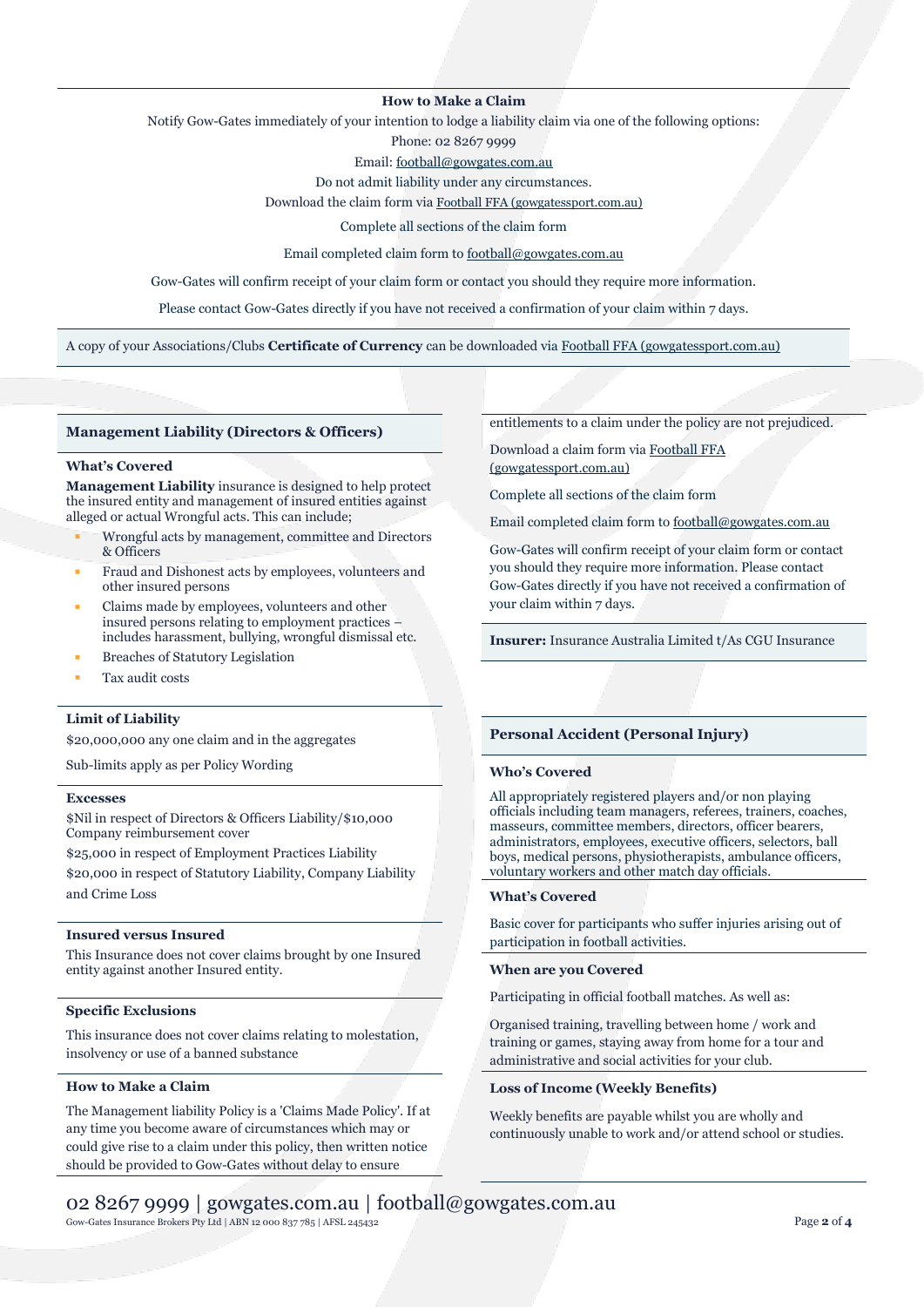# **Income Earners**

85% of net income or \$250 per week (whichever is the lesser) for 52 weeks.

A 14-day excess applies.

### **Non-Income Earners**

Authorised domestic help up to \$250 per week for 52 weeks.

A 7-day excess applies.

## **Full-Time Students**

Authorised home tutor costs up to \$250 per week for 52 weeks. A 7-day excess applies.

## **Non-Medicare Medical Expenses**

Non-Medicare Medical Expenses covers medical expenses for which there is no reimbursement (wholly or partly) from Medicare.

### **Benefits Covered**

- 85% of Non-Medicare Medical Benefits
- Maximum Payable \$2,500 \$50 excess/ NIL if in a health fund & ambulance only

The Health Insurance Act (Cth) 1973 does not permit the insurer to contribute to expenses which are wholly or partly claimable through Medicare.

Examples of expenses covered:

- Private Hospital Accommodation
- Physiotherapy
- Ambulance
- **Dental**
- Chiropractic
- **Osteopathy**

Examples of expenses not covered:

- Doctors and Surgeons Fees
- X-Rays
- Anaesthetists' Fees
- Public hospital costs

## **Capital Benefits**

**Capital Benefits** are a lump sum benefit that is provided in the event of Death and Permanent Disability.

Benefits are payable based on a table of events available in the full policy wording.

Some of the benefits payable include:

| <b>Death</b>                          | $$100,000$ (U <sub>18</sub> $$20,000$ ) |
|---------------------------------------|-----------------------------------------|
| Paraplegia and Quadriplegia \$750,000 |                                         |
| Loss of sight of one eye              | \$100,000                               |
| Loss of use of one limb               | \$100,000                               |
|                                       |                                         |

## **Other Benefits**

There are other benefits payable under the Football Tasmania Insurance Program for expenses which may be incurred as a result of a Football injury.

## Some of these benefits include:

- **Funeral Expenses**
- Travel and Accommodation

Full details of these benefits as well as policy conditions are contained in the policy wording. A copy of the policy wording is available to download from the website [Football FFA](https://football.gowgatessport.com.au/)  [\(gowgatessport.com.au\)](https://football.gowgatessport.com.au/)

## **Insured:** AIG Australia Limited

# **How to Make a Claim**

All claims need to be submitted online via the Sports Claims Portal. To find the portal appropriate to you and your Club:

- **1.** Visit the Gow-Gates Football Insurance Websit[e Football](https://football.gowgatessport.com.au/)  [FFA \(gowgatessport.com.au\)](https://football.gowgatessport.com.au/)
- **2.** Select your relevant Association
- **3.** Navigate to the 'Claims' section and follow the link to lodge your claim online
- **4.** Register an Account for the Sports Claims Portal

The standard documentation you will be required to upload during the claims portal submission are:

- Employment Statement (to be completed by your employer)
- Incapacity to Work Statement Page 3 of the Physician's Report (to be completed by a GP, specialist or surgeon)

You will be prompted to download blank copies of the relevant documentation in Step 4 of the claims portal process.

The claim submission is an 8 Step procedure and will save your progress as you complete each Step.

## **Points to Remember**

- All players and officials must be registered with Football Tasmania for coverage by this insurance program.
- Only injuries which occur during the policy period are covered.

No cover is provided for:

- Any pre-existing defect, infirmity or sickness the insured person suffered from at the time of the accident
- Self-infliction
- War and terrorism
- Aerial activities
- Being under the influence of Drugs or alcohol
- Criminal acts